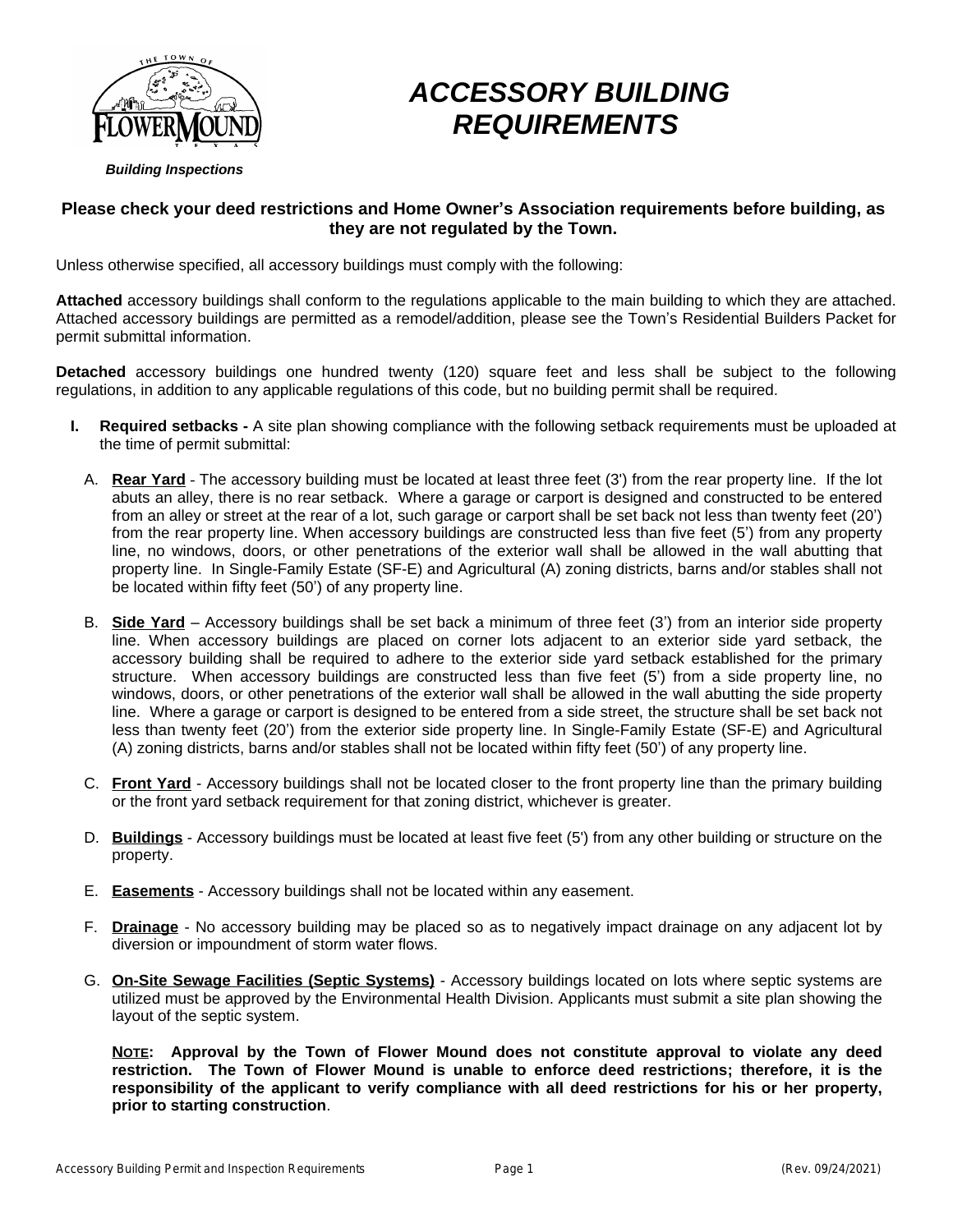- **II. Building Construction** Complete building plans showing compliance with the regulations listed below must be uploaded at the time of permit submittal.
	- A. **Roof** The minimum roof slope must be a minimum pitch of 3:12. The color and materials of the roof of the accessory building must closely resemble the color and materials of the roof of the main building.

**Exception:** Metal carports and engineered metal buildings.

- B. **Exterior Walls** Exterior walls of accessory buildings must comply with the following requirements:
	- **a. Buildings 300 square feet and less** Accessory buildings three hundred (300) square feet and less in area may use exterior grade wood siding.
	- **b. Buildings over 300 square feet** Accessory buildings over three hundred (300) square feet in area must have exterior walls that are at least the same masonry content required of the main structure. The masonry used on the accessory building shall closely resemble the masonry used on the main building.
- C. **Building Height** The maximum height for any accessory building is fourteen feet (14') measured from grade to the peak of the roof.

**Exception:** In Single-Family Estate (SF-E) and Agricultural (A) zoning districts, the maximum height for any accessory building is twenty feet (20') measured from grade to the peak of the roof.

D. **Foundations** - Foundation requirements for accessory buildings are as follows:

## **a. Buildings up to and including 150 square feet:**

Buildings up to and including 150 square feet may be placed on the ground and shall provide resistance to wind load by one of the following methods:

- Anchored to a 4-inch-thick slab reinforced with  $6 \times 6$  #10 wire mesh or #3 (3/8") rebar spaced at 18 inches on center each way.
- Anchored at all corners, each corner anchored by a system to resist a horizontal wind load of 76 miles per hour.

## b. Buildings greater than 150 square feet up to and including 500 square feet must meet one of the **following or be designed by a Texas Registered Engineer:**

- 1. A foundation designed in accordance the Town's currently adopted code.
- 2. Beams must be constructed at all perimeters. All beams are required to be at least 10 inches wide and 20 inches deep with 2 #5 (5/8") bars in the top and 2 #5 (5/8") bars in the bottom of the beam. Interior beams must also be constructed and located no more than 15 feet apart. All beams must extend at least 12 inches into undisturbed soil. Place #3 (3/8") bars 18 inches on center each way in the middle of the new 4-inch slab.

## **c. Buildings greater than 500 square feet:**

A design in accordance with current Town building code by a Texas Registered Engineer is required.

- E. **Building Size** Except in Agricultural (A) zoning districts, no more than two accessory buildings may be placed on any residential lot. The combined floor area of all accessory buildings shall not exceed seven hundred fifty (750) square feet or twenty-five percent (25%) of the floor area of the primary structure, whichever is less, except for Single Family Estate (SF-E) zoning districts, in which the combined floor area of all accessory buildings shall not exceed fifteen hundred (1,500) square feet. In no case shall the combined area of the primary structure and accessory buildings exceed the maximum percentage of lot coverage allowed for the zoning district in which the structures are located. Accessory Dwellings are not subject to these regulations and shall be governed by other provisions of this chapter.
- F. **Barns and Stables** In Single-Family Estate (SF-E) and Agricultural (A) zoning districts, barns and/or stables